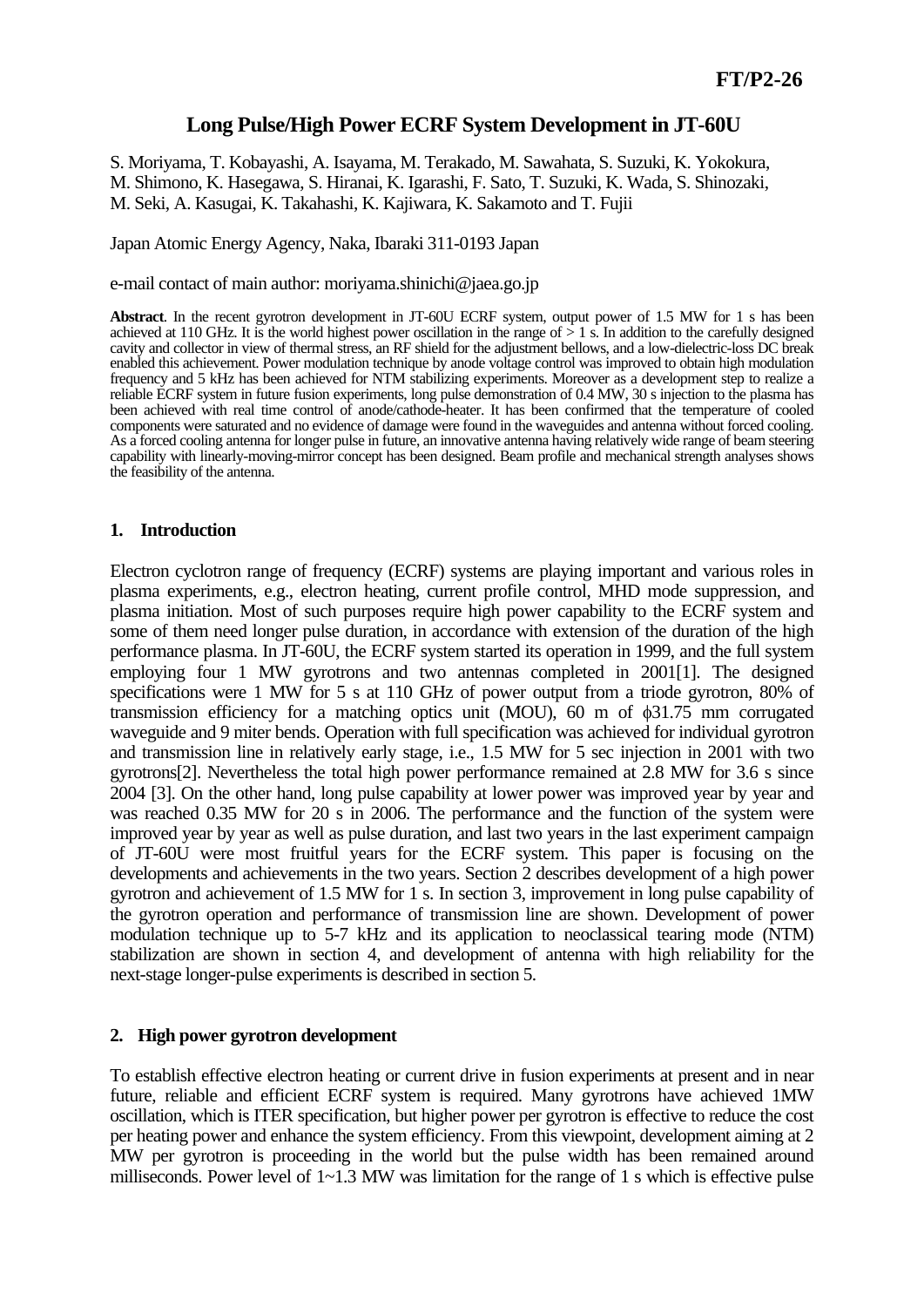

*Fig. 1. Injected RF power and pulse duration of JT-60 ECRF system. Simultaneous operation of all 4 gyrotrons at 1MW for 5sec enabled 2.9 MW (14.5 MJ) injection with transmission efficiency of ~0.75.* 

length for the ECRF experiments at present.



*Fig. 2. Waveforms of high voltage applied to the gyrotron, current and RF signals on 1.5 MW for 1 s oscillation. The suffixes a, b, c, k stand for anode, body, collector and cathode respectively.* 

The original JT-60U ECRF system was built by 2001 with four of 1 MW, 5 s gyrotrons and injection to the plasma of 14.5 MJ (2.9 MW, 5 s) has been achieved in August 2008 as shown in Fig. 1. On the other hand, high power oscillation up to 1.5 MW for 1 s has been successfully attained with a gyrotron on the dummy load operation as shown in Fig. 2. Operation parameters are body(V<sub>b</sub>)-cathode(V<sub>k</sub>) (acceleration) and anode(V<sub>a</sub>)-body(V<sub>b</sub>) voltages of 86kV and 42.8kV respectively, and the peak beam current of 62.8A [4]. The power was measured by a water cooled dummy load system with calorimeter. As shown in Fig.3, it is the world highest power oscillation in the range of >1 s, which is well applicable duration for the ECH/ECCD experiments in the present experiments. In addition to the carefully designed cavity and collector in view of thermal stress, the gyrotron has an RF shield for the adjustment bellows of the last mirror, and a DC break between the collector and body electrode made of  $Si<sub>3</sub>N<sub>4</sub>$  which has a low loss tangent and high strength for thermal stress. These technologies are common to the 170 GHz gyrotron which demonstrated 1 MW for 800 s for ITER development in JAEA [5].

The time trace of the cavity temperature was saturated below the boiling temperature  $\left(\sim 150\degree C\right)$  and the temperature did not reach limitations in the operation of 1.5 MW for 1 s, so far. Figure 4 shows



*Fig. 3. Gyrotron output power achievements in the world for the pulse length of 0.1s or over.* 



*Fig. 4. Temperature of components in the gyrotron and cooling water on 1.5MW for 1s oscillation.*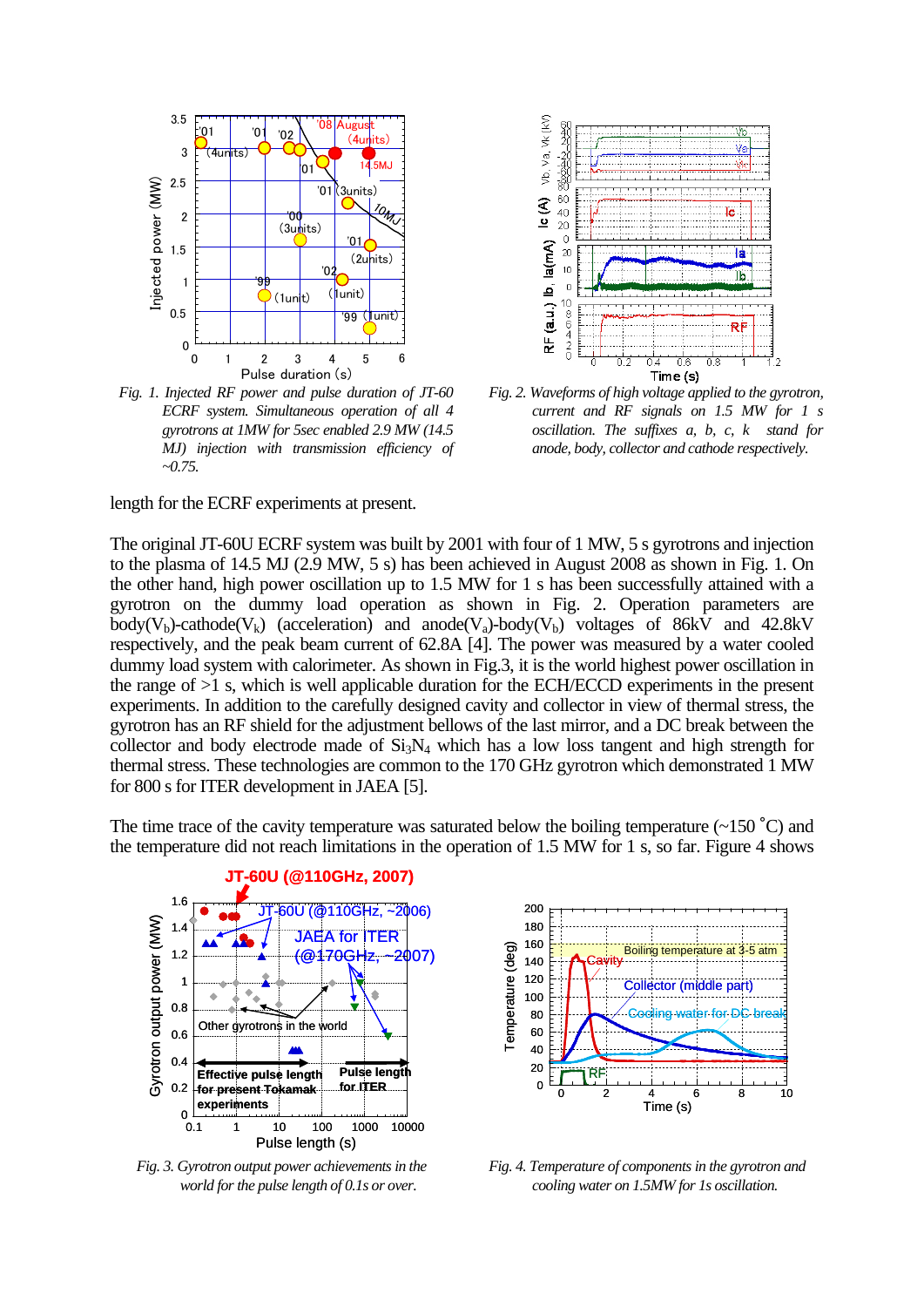

*Fig. 5. Acceleration voltage and the collector current was raised carefully and gradually to obtain 1.5MW.* 

*Fig.6. Gyrotron efficiency and power balance. Higher Gyrotron efficiency obtained with higher output power.*

the measured temperature of the cavity, the collector and the cooling water for the DC break made of  $Si<sub>3</sub>N<sub>4</sub>$  during and after the 1.5 MW for 1s shot. The time constant of  $\sim$  10 s and spatial distribution of the collector temperature indicates possibility of 1.5 MW oscillations with longer duration. In the optimization of the parameters and the condition of the gyrotron, we raised the collector current and the acceleration voltage gradually and carefully as shown in Fig. 5. The efficiency of the gyrotron was raised with the output power and was reached 40% at 1.5MW including the effect of collector depression. As shown in Fig. 6, the dissipated power in the gyrotron estimated by a power balance does not vary significantly for the output RF power range from 0.4 MW to 1.5 MW. The efficiency at 0.4 – 1 MW is relatively low, partly because the oscillation was optimized for stable condition to keep high success rate of ECRF injection in JT-60U experiments with relatively large voltage ripple rate of the main power supply which was originally fabricated for Klystrons in LHRF system. Although the efficiency is low, the fact that the collector stood for the 1 MW for 5 s oscillation suggests that the collector has a potential of at least 1.5 MW for 5 s operation.

On the other hand, there is a room for improvement in the mode convertor efficiency. An RF power diffracted by a mode converter possibly yields excessive heat load on internal gyrotron components, e.g., mode converter itself and DC break, which may limit the pulse length less than 5 s. In this experiment, there is no evidence of boiling of cooling water for the mode converter or DC break though the measurement of temperature might not precisely. While gyrotron test with improved mode converter to minimize the diffraction loss has been started toward 1 MW for 100 s for JT-60SA, the improvement will also expand pulse duration at 1.5 MW.

# **3. Long pulse test of the ECRF system**

It is important to confirm the long pulse capability not only of the gyrotron but also of the entire system, 0.5 MW, 30 s of gyrotron oscillation and 0.4 MW of injection power to the plasma has been achieved with one line as shown in Fig. 7. In this demonstration, pre-programmed control of the anode voltage and cathode-heater has been developed. It optimizes the electron pitch angle and the beam current to compensate the cathode temperature decrease due to the electron emission. The circuit diagram that enabled this control scheme is shown in Fig. 9. It was quite effective to keep the oscillation condition compensating for the predictable decay in the collector current during the long pulse oscillation. It has been confirmed that the temperature rise of cooled components was saturated at around  $15 - 20$  °C as shown in Fig. 8 and no damage was found in the waveguides components and antenna.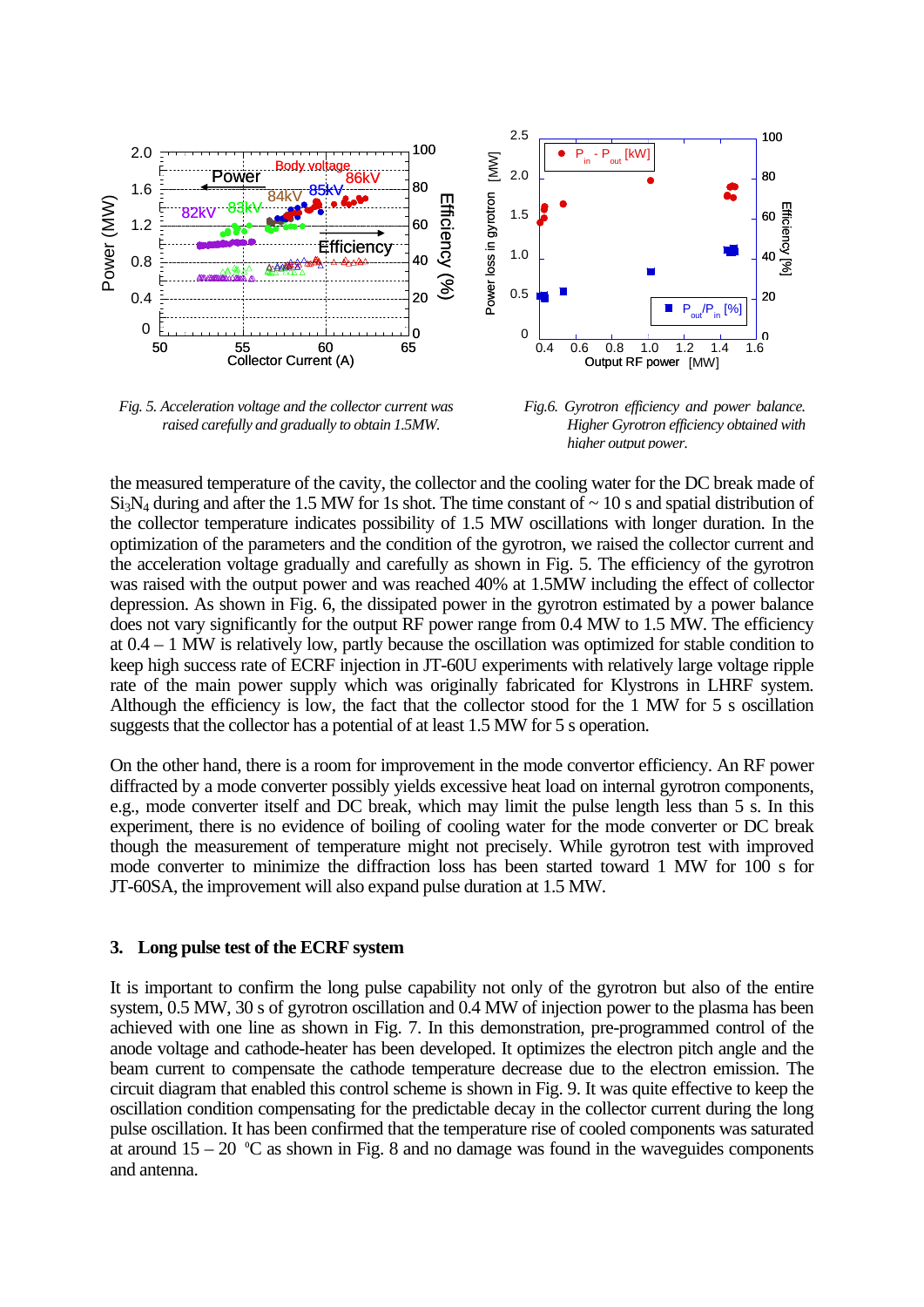

*Fig. 7. Waveform of 0.4MW for 30s injection to the JT-60U plasma. Real time control of anode voltage and cathode-heater power was effective in keeping oscillation condition against the decay of collector current.* 



*Fig. 8. Temperature rise of the each component in the transmission line. The peak of the temperature was measured during or just after the individual pulse, because thermocouple measurement has delay of a few seconds.* 



*Fig. 9. Schematic diagram of power supply for long pulse gyrotron operation in JT-60U ECRF system.* 

### **4. Power modulation for stabilization of NTM**

Modulation of ECRF power is useful for various experiments, e.g., stabilization of NTM, investigation of heat transport and control of edge localized mode (ELM). Since the JT-60 gyrotron is a triode having an anode with voltage control circuit as shown in Fig. 9, modulation of output power by anode voltage is relatively easy by small change in the electron pitch angle without modulating very high acceleration voltage. However it was not easy to obtain high modulating frequency. Modulation at around 0.5 kHz for heat transport experiments was achieved with the original anode voltage circuit, but some improvements were needed to obtain 5 kHz modulation for NTM stabilization. At first, the capacitance to stabilize the body voltage was reduced to lower the charging or discharging current on anode voltage change, in order to prevent over current detection.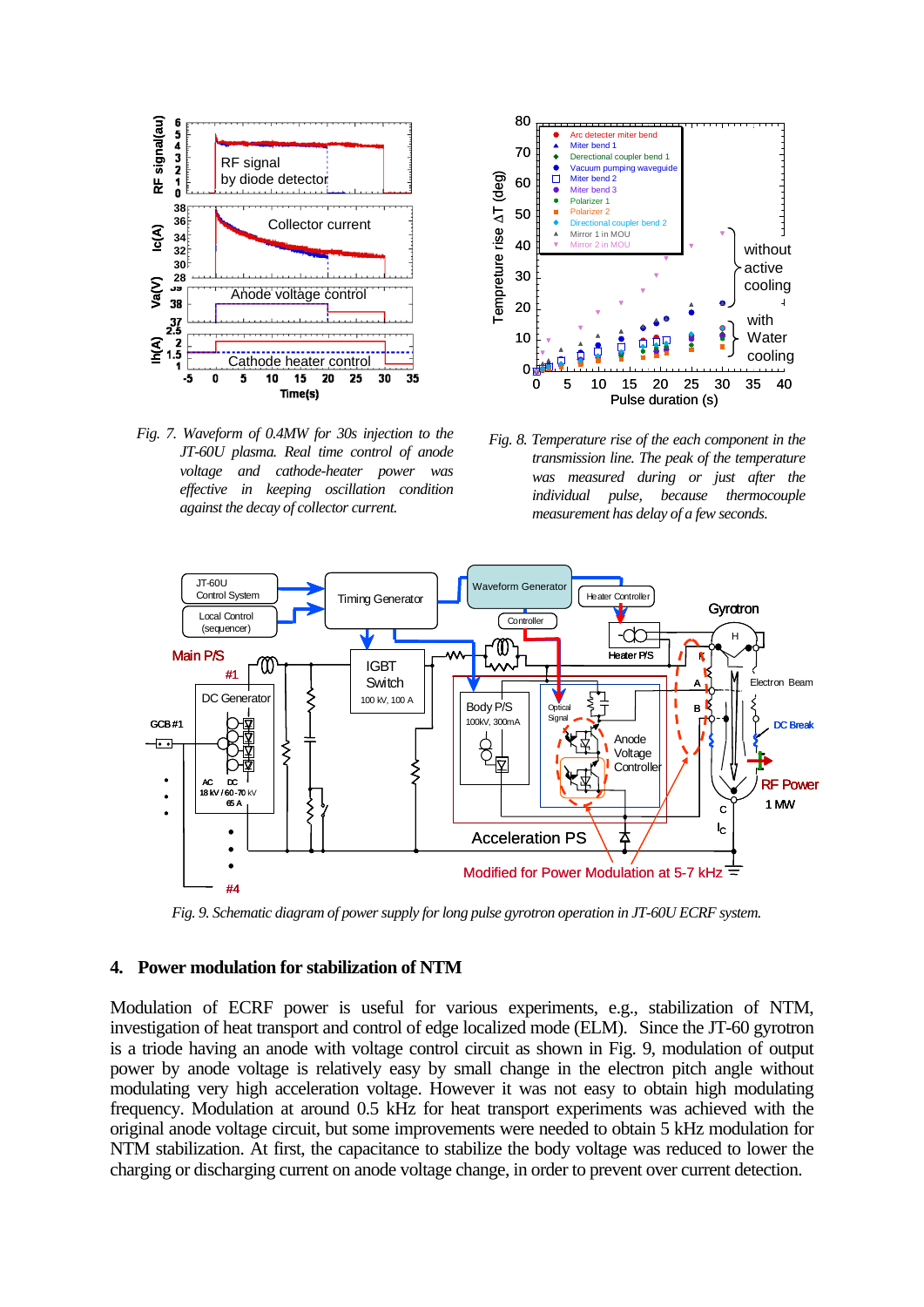

*Fig. 10. Power modulation at ~5 kHz was achieved by controlling anode voltage for the NTM stabilization experiments. The modulation frequency and the phase was real-time-controlled referring to the magnetic probe as a reference of NTM oscillation.* 

The resistance of the voltage feeder was increased to prevent quick current change in the body power supply circuit. Finally the photo diode used in the anode control circuit was replaced to field-effect transistor (FET) having shorter response time. Then the modulation frequency of 7 kHz has been achieved to the dummy load and ~5 kHz synchronized with NTM has been injected to the plasma as shown in Fig. 10.

To synchronize with the NTM, additional function in the anode modulation control was required. Firstly because, the response of "oscillation-on" is different from "off" and varies with the beam current decay during the oscillation. Secondly because, there is a phase difference to be adjusted between the magnetic probe signal and the periodic motion of the magnetic island of the NTM. To deal with these requirements, individual waveform of anode voltage control was formed by a computer controlled function generator and the frequency of the magnetic probe signal was measured by frequency counter. The phase difference and the duty cycle were preset and the waveform of the anode control signal was automatically generated as a function of the frequency of the magnetic probe signal and time from the oscillation start to maintain the preset values. With this control scheme, 1.2 MW has been injected for 1 s with simultaneous modulation of two gyrotrons or 0.6 MW has been injected for 2 s by two gyrotrons in series, and the characteristics of NTM stabilization by modulated ECCD were investigated [6] with various choices of phasing and duty cycle.

The limitation of this modulation scheme at present is pulse duration of  $\sim$ 1 s due to anomalous heating of the mode converter by RF. This limitation may be raised by the improved mode converter which was mentioned in section 2. For higher power and CW operation with power modulation, modulation of not only anode but also acceleration (and cathode – collector) voltages may be required to reduce the collector heat load. Such development is planned for ITER gyrotron in JAEA. In that case, the similar control scheme for phase or duty cycle developed here will be applicable.

### **5. Conceptual study of advanced antenna with reliable steering mirrors cooled actively**

In the future prospects of the longer pulse antenna, a reliable water feeder to the movable mirror will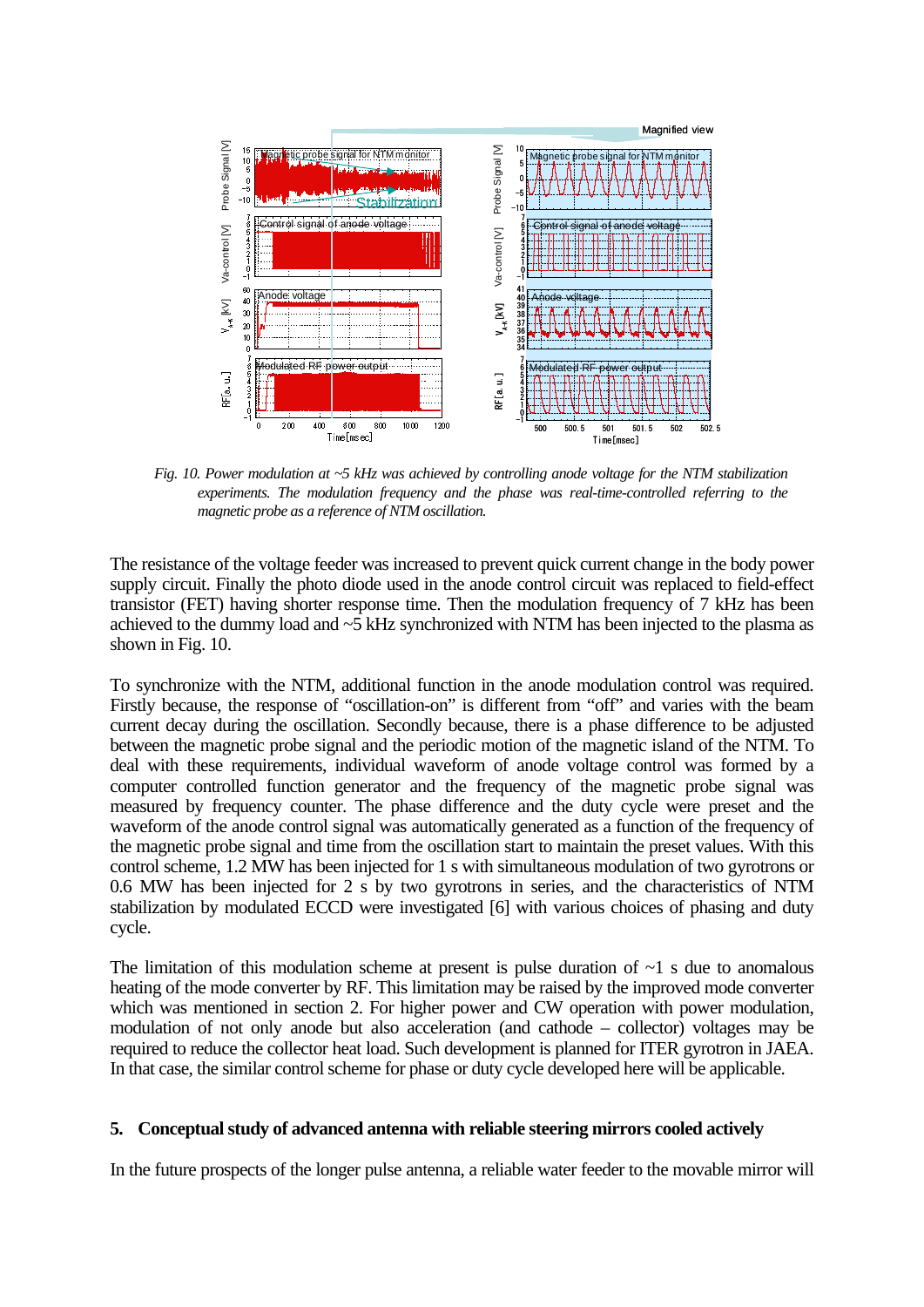be quite important to avoid the water leakage accident in a remote handling environment. In JT-60U, antennas featuring motor driven steerable mirror [7] brought actual results in various ECCD/ECH experiments, e.g. NTM suppression. On the basis of the experiences and achievements, two types of advanced antenna applicable to future fusion experiments, e.g. JT-60SA, ITER or SlimCS are under development. The first design adopts the two directional beam scan mechanism that has proved good performance and reliability in JT-60U. The mechanism has one rotary focusing mirror at the end of the waveguide and one steerable flat mirror. It is important for this type of antenna to develop effective and reliable methods to drive and cool the mirror. In particular, in the vacuum vessel where remote maintenance is expected, water-leak free antenna should be used. As the second antenna design, therefore a new concept with a mirror driven in the linear motion [8] is proposed. The antenna eliminates the flexible tube for coolant supply and the link mechanism in the vacuum vessel as shown in Fig. 11, and will reduce the risk of water leakage or maintenance frequency. The performance of this type antenna has been studied assuming a dimension similar to JT-60U. A curved mirror having curvature radius of 0.7 m enables wide poloidal injection angle range of ~90 deg, assuming an upper inclined (~35 deg) port having relatively small cross section of  $0.5 \text{ m} \times 0.5$ m. The beam profile calculation [9] assuming distance between port mouse and resonance layer of 1.5 m, shows poloidal expansion due to the curved mirror for smaller poloidal injection angles as shown in Fig. 12, but relatively sharp profiles having Gaussian beam radius of 10 cm or less, comparable to the JT-60U antenna are obtained when the beam aims at off-axis plasma, ~+40 deg in this example, where suppression of neoclassical tearing mode is expected.

In this antenna concept, there is a trade-off between the beam radius and the range of the poloidal beam angle scan as shown in Fig. 13. The curvature of the fixed curved mirror which determines the relation ship of these parameters should be chosen by the physics requirement or plan of the tokamak. The CAD image of the antenna preliminarily designed for JT-60SA having two waveguides is shown in Fig. 14. To reduce ohmic loss, surface of the mirror will be copper but the thickness of copper should be thin to reduce electromagnetic force on disruption and the copper plate will be attached on the base structure made of stainless steel with diffusion bonding technique. Rough estimation assuming  $0.3 \text{ m} \times 0.1 \text{ m} \times 0.005 \text{ m}$  of copper plate, 5.5 MA, 0.01 s disruption and 2.7 T of toroidal magnetic field shows that the electromagnetic force to the second large curved mirror is



*Fig. 11. Conceptual drawing of the antenna featuring a concept of "mirror driven in the linear motion".* 



*Fig. 12. Calculated beam power profiles at the typical poloidal injection angles.*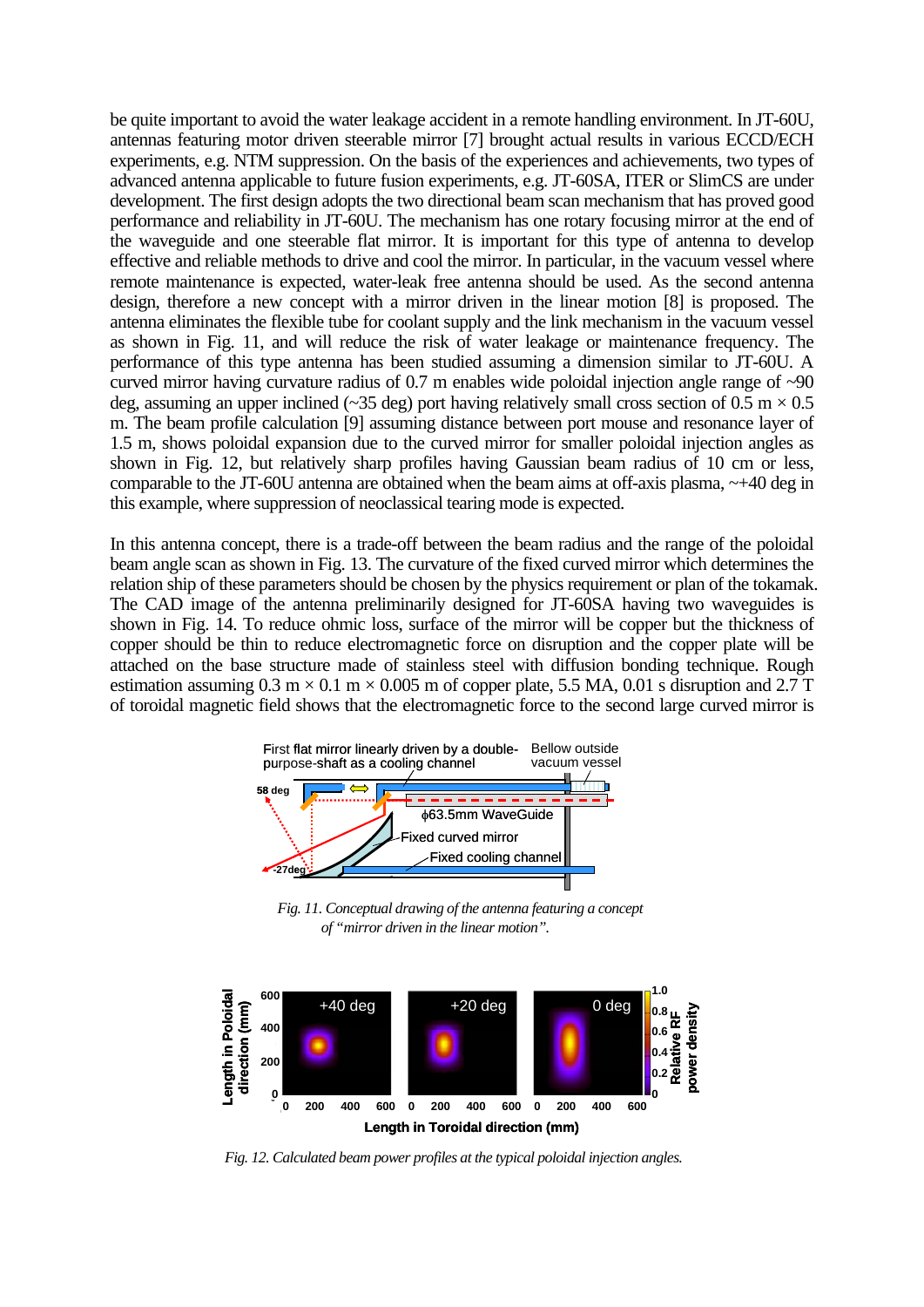

*Fig. 13. Dependence of 1/e e-field radius on the range of poloidal beam angle.* 

*Fig. 14. Preliminary CAD model of the antenna for JT-60SA with reliable steering mirrors.* 

estimated to be 2 ton·f. It will be firmly fixed on the supporting structure with normal screw bolts having 10 mm diameter and 3.6 ton·f of stress resistance. The force on the first mirror having dimension of 0.08 m  $\times$  0.08 m is estimated to be similar level to the second mirror and the mirror will be firmly welded to the thick driving shaft.

# **6. Summary and outlook**

The JT-60U ECRF system has completed its full operation in August of 2008. Operation of the system in the last two years was very fruitful. In the high power gyrotron development, 1.5 MW for 1s was recorded, and data of heat load in the gyrotron that are needed for further improvement have been obtained. Power modulation up to 7 kHz was achieved by improvement of anode modulation circuit. Using this technique, modulated and phase controlled ECCD at 5 kHz synchronizing with NTM was performed to investigate efficient NTM stabilization. Total power of 2.9 MW was injected to the plasma with 4 gyrotrons for 5sec, which is full specification of the system. As the long pulse development, the gyrotron, the transmission line, and the antenna shows reliable performance at 0.4 MW for 30 s using one gyrotron, though 0.35 MW, 45 s was achieved using three gyrotrons in sequential in 2004.

As a preparation for the JT-60SA project, development of the gyrotron with improved mode convertor aiming at 1 MW for 100 s oscillation has been started. Related development of transmission line and antenna components will also start in 2008.

# **Acknowledgement**

The authors would like to express their appreciations to the members of JT-60 Team of JAEA for their continuous support and effort on the JT-60 experiments. They are grateful to Dr. Y. Tatematsu in university of Fukui for the numerical code of wave propagation on the antenna design.